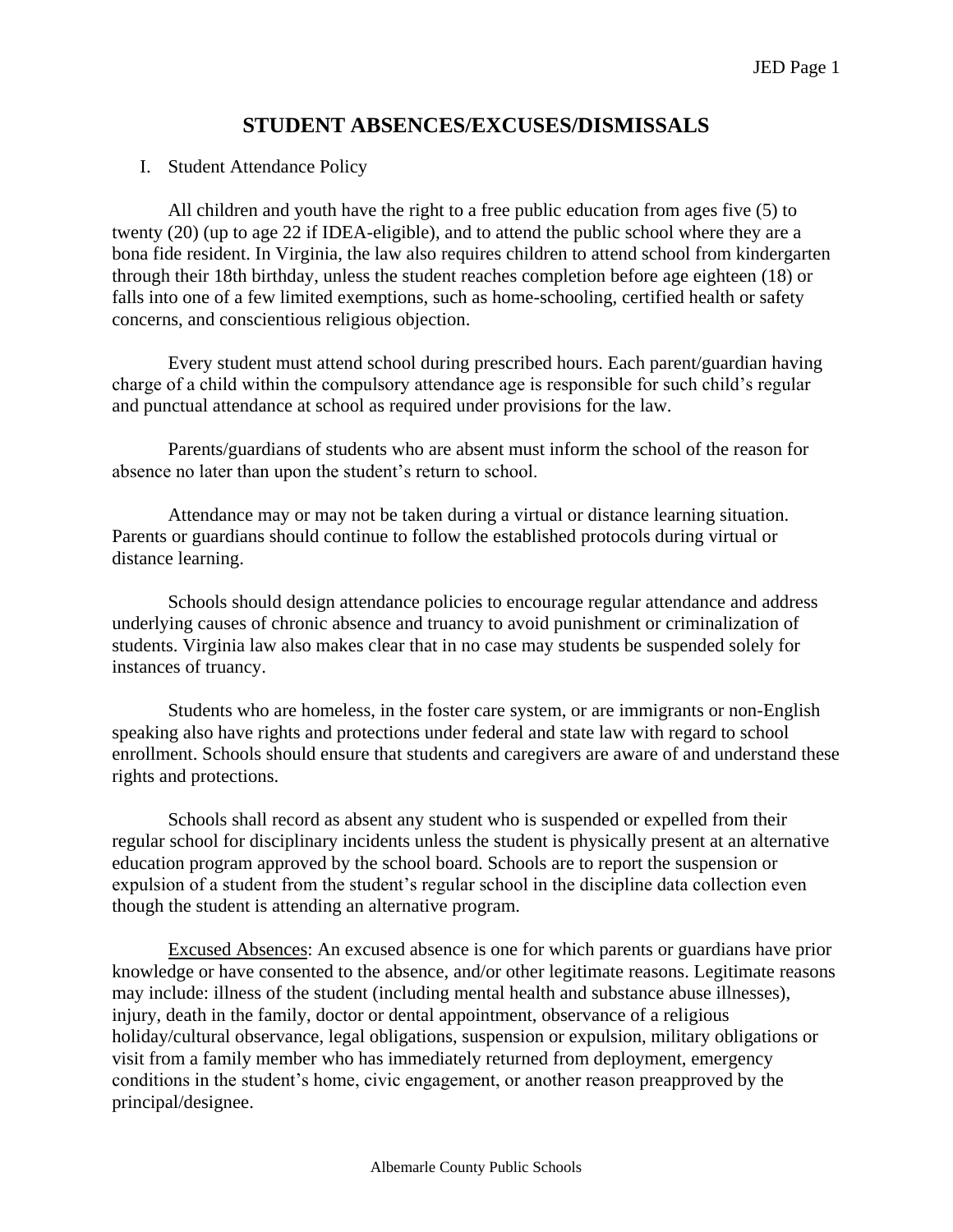Unexcused absences: An unexcused absence is one for which the parents or guardians do not have prior knowledge, or have consented, or for which there is no legitimate reason as stated above. Examples of reasons that are not justified and will result in an unexcused absence include: all day or period absence with no explanation, missed school bus/ride, or other reasons unacceptable to the principal/designee. The school administration may change an unexcused absence to an excused absence if it determines that the parent or guardian has provided an acceptable reason for the student's absence in accordance with the definition of excused absences above.

When students are absent without prior communication from the parent or guardian to the school, school personnel will so notify the parent or guardian by telephone or electronic communication and take appropriate action based on the individual circumstances.

The superintendent, by regulation, established procedures for appropriate interventions when a student engages in a pattern of absences for less than a full day, the explanation of which, if it were a full day absence, would not be an excused absence.

Students shall attend school for a full day unless excused by the principal or principal's designee. Students working off the school site in established and approved community – or work-based learning experiences are considered present at school. Attendance tracking procedures for such an experience shall be established prior to its commencement.

The superintendent's regulations will include procedures for excusing students who are absent by reason of observance of a religious holiday. Such regulations will ensure that a student is not deprived of any award or of eligibility or opportunity to compete for any award, or of the right to take an alternate test or examination, which the student missed by reason of such absence, if the absence is verified in an acceptable manner.

Students who miss a partial or full day of school while participating in High School to Work Partnership programs are not counted as absent for the purpose of calculating average daily membership. The regulations include procedures by which students may make up work missed while participating in a High School to Work Partnership.

An attendance officer, or a division superintendent/designee, when acting as an attendance officer pursuant to Va. Code §22.1-258, may complete, sign, and file with the intake officer of the juvenile and domestic relations district court, on forms approved by the Supreme Court of Virginia, a petition for a violation of a school attendance order entered by the juvenile and domestic relations district court pursuant to Va. Code §16.1-278.5 in response to the filing of a petition alleging the pupil is a child in need of supervision as defined in Va. Code §16.1-228.

Nothing in this policy shall be construed to limit in any way the authority of any attendance officer or designee or the division superintendent to seek immediate compliance with the compulsory attendance law.

I. Compulsory Attendance Procedures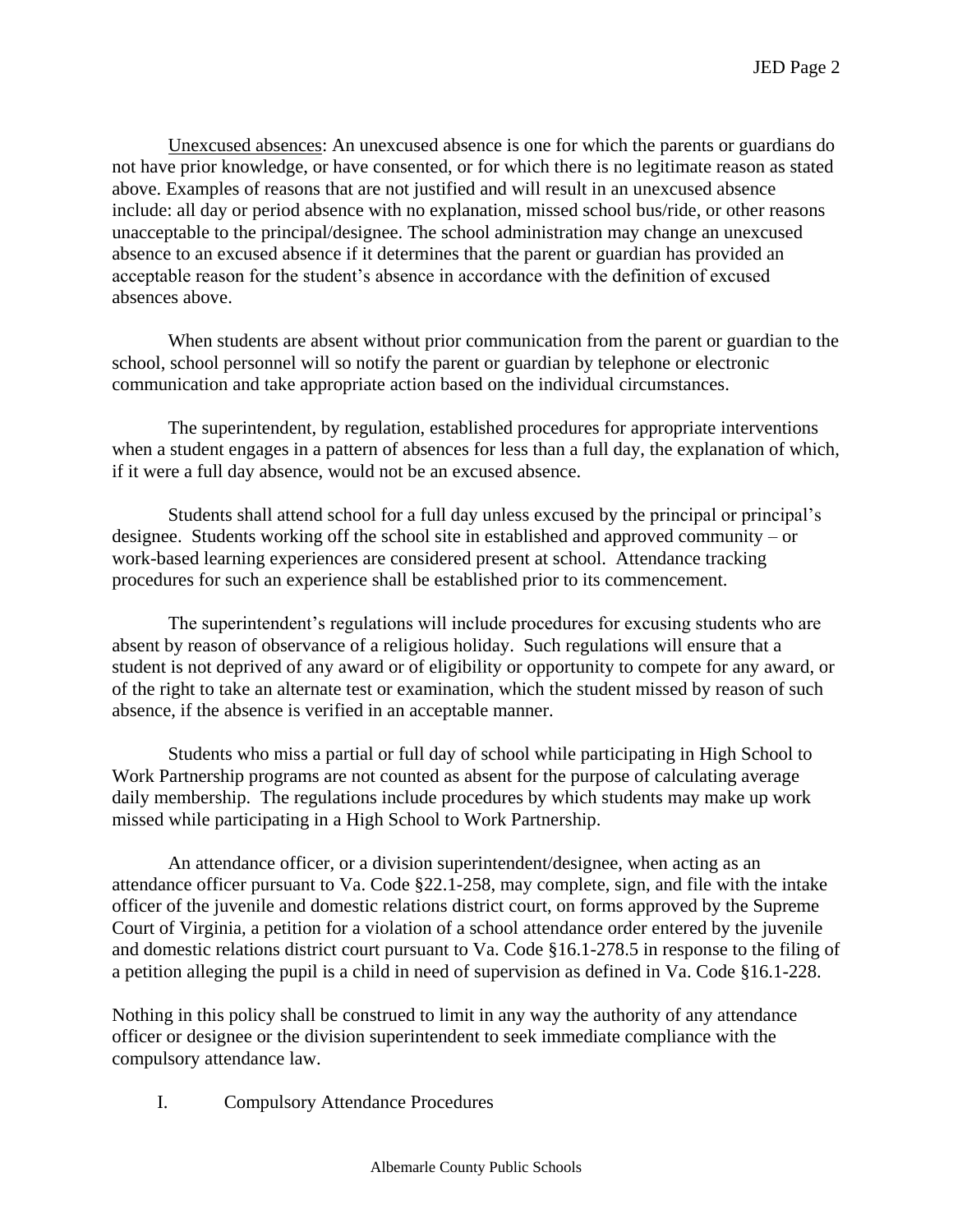Whenever a student fails to report to school on a regularly scheduled school day and no information has been received by school personnel that the student's parent/guardian is aware of and supports the absence, the school principal, principal's designee, attendance officer or other school personnel or volunteer notifies the parent/guardian by phone, email, or other electronic means to obtain an explanation. School staff records the student's absence for each day as "excused" or "unexcused". Early intervention after the third occurrence, with the student and parents or guardians takes place for repeated unexcused absences.

#### A. Upon Fifth Absence Without Parental Awareness and Support

If (1) a pupil fails to report to school for a total of five scheduled school days for the school year, and (2) there is no indication that the pupil's parent/guardian is aware of and supports the absence; and (3) reasonable efforts to notify the parent/guardian of the absences have failed, then the principal or principal's designee shall make a reasonable effort to ensure that direct contact is made with the parent/guardian in person, through telephone conversation, or through the use of other communication devices to obtain an explanation for the pupil's absence and to explain to the parent/guardian the consequences of continued nonattendance. The school principal or principal's designee, the pupil, and the pupil's parent/guardian shall jointly develop a plan to resolve the pupil's nonattendance. Such plan shall include documentation of the reasons for the pupil's nonattendance.

# B. Upon Additional Absences Without Parental Awareness and Support

If the pupil is absent for more than one additional day after direct contact with the pupil's parent/guardian and school personnel have received no indication that the pupil's parent/guardian is aware of and supports the pupil's absence, the school principal or principal's designee shall schedule a conference with the pupil, the pupil's parent and school personnel. Such conference may include other community service providers to resolve issues related to the pupil's nonattendance. The conference shall be held no later than ten (10) school days after the sixth absence of the pupil, regardless of whether his parent/guardian approves of the conference. The conference team shall monitor the pupil's attendance and may meet again as necessary to address concerns and plan additional interventions if attendance does not improve. In circumstances in which the parent/guardian is intentionally noncompliant with the compulsory attendance requirements or the pupil is resisting parental efforts to comply with compulsory attendance requirements, the principal or principal's designee shall schedule a conference with the pupil and pupil's parent/guardian within ten (10) school days and may (i) file a complaint against the student with the juvenile and domestic relations district court alleging the pupil is a child in need of supervision as defined in Va. Code §16.1-228 or (ii) institute proceedings against the parent/guardian pursuant to Va. Code § 18.2-371 or 22.1-262. In filing a complaint against the student, the principal or principal's designee shall provide written documentation of the efforts to comply with the provisions of this policy. In the event that both parents/guardians have been awarded joint custody pursuant to Va. Code § 20.124-124.2 and the school has received notice of such order, both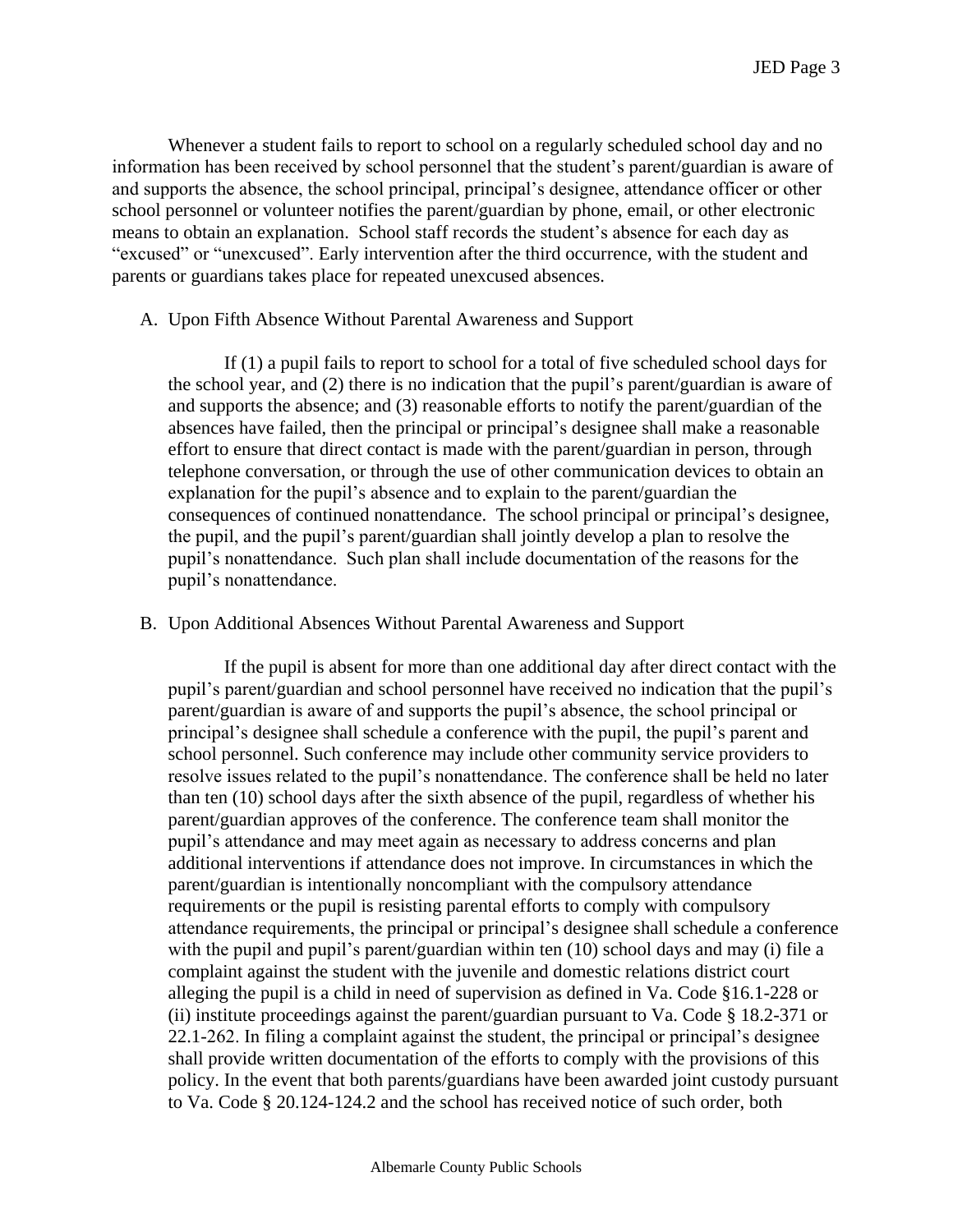parents/guardians shall be notified at the last known address of the parents/guardians.

II. Report for Suspension of Driver's License

In addition to any other actions taken pursuant to this policy, if a student who is under 18 years of age has 10 or more unexcused absences from school on consecutive school days, the principal may notify the juvenile and domestic relations court, which may take action to suspend the student's driver's license.

# III. Attendance Reporting

Student attendance is monitored and reported as required by state law and regulations. At the end of each school year, each public-school principal reports to the Superintendent the number of pupils by grade level for whom a conference was scheduled pursuant to Part II (B) above. The Superintendent compiles this information and provides it annually to the Superintendent of Public Instruction.

# IV. Dismissal Precautions

Principals do not release a student during the school day to any person not authorized by the student's parent/guardian to assume responsibility for the pupil. Students are released only on request and authorization of parent or guardian. The superintendent establishes procedures for release of pupils who are not residing with or under the supervision of a parent/guardian. The burden of proof on the authority of the person to receive the student is on the requesting party. A formal check-out system is maintained in each school.

| Adopted: | July 1, 1993                                                               |
|----------|----------------------------------------------------------------------------|
| Amended: | January 26, 1998; November 20, 2003; November 8, 2012; August 8, 2013;     |
|          | September 11, 2014; October 12, 2017; September 18, 2018; October 8, 2020; |
|          | January 27, 2022                                                           |
|          | Equity Review: October 8, 2020; January 27, 2022                           |

Legal Ref.: Code of Virginia, 1950, as amended, §§ 22.1-227.1, 22.1-254, 22.1-258, 22.1- 260, 22.1-279.3, 46.2-323 46.2-334. and 54.1-3900.

> 8 VAC 20-730-10. 8 VAC 20-730-20.

Cross Refs.: IGAJ, Driver Education JFC, Student Conduct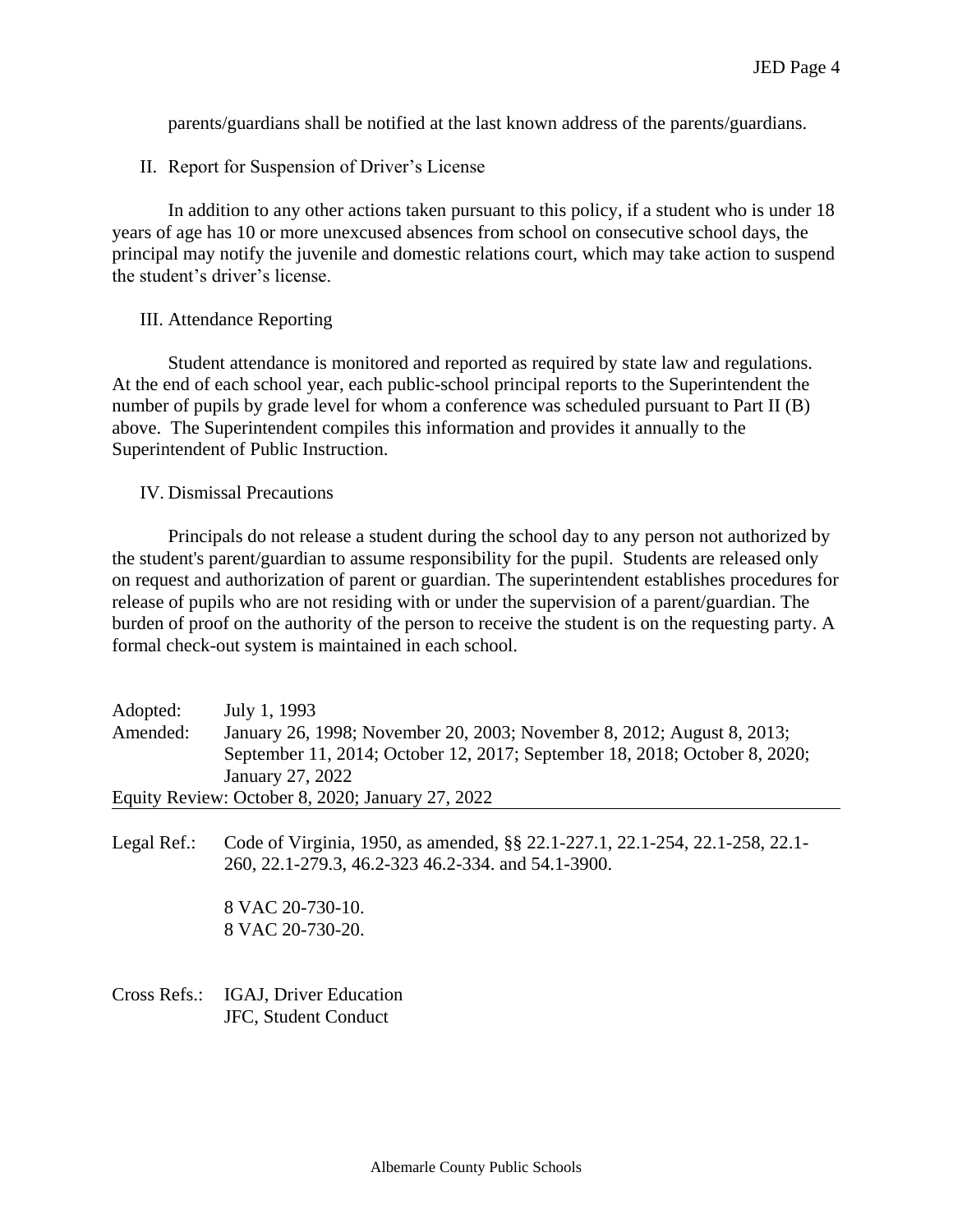# **STUDENT ABSENCES/EXCUSES/DISMISSALS**

# I. Attendance Standards

Regular attendance is necessary for maximum student achievement in school. In addition, punctuality and dependability in meeting assigned responsibilities are personal behavior habits valued in our society. To help students develop desirable behavior patterns, as well as maximize their classroom learning, ACPS requires that students be punctual and regular in school class attendance. Parents/guardians are expected to support and encourage their children's school attendance and to communicate regularly with their child and the school and or teacher(s) about attendance.

Whenever attendance problems exist, appropriate school system resources shall be made available to support effective communication and intervention.

# II. Attendance Procedures

School attendance is required by law, as set forth in the Code of Virginia, Section 22.1-254. Principals shall notify parents/guardians annually of attendance requirements. This notification shall clearly indicate that the parent/guardian must contact the school whenever the student is absent to provide a valid excuse for absence for all or part of the school day. Principals shall advise of the written, voice, and electronic options available for parents/guardians to use to report the reason for an absence. In addition, principals shall inform the parents/guardians of the legal requirement to report to the school for the reason of the absence within five (5) days if they did not previously notify the school prior to or at the time of the absence. Teachers are required to record class or daily attendance. Absences and tardy arrivals will be addressed by individual interventions and progressive consequences for students.

A. Absentee and Early Release Records

Principals shall arrange to have absences entered into the student information system no later than the first hour of the school day in elementary schools, and by the end of the first period in middle and high schools. Parents/guardians will be notified each morning by telephone, and email where available, when students are absent from school without parent notification, and reminded of the need to contact the school as soon as possible. School records shall be corrected after parent/guardian contact.

Schools will also arrange for parental notification for subsequent period absences (after the first period) in middle and high schools. Parents must be contacted for any period absence.

When a student leaves the school premises during regular school hours for any reason, parents/guardians must provide advance notice and permission. Parents/guardians of elementary students must sign the school release log. Parents/guardians of secondary students must arrange for early release through the school attendance office and comply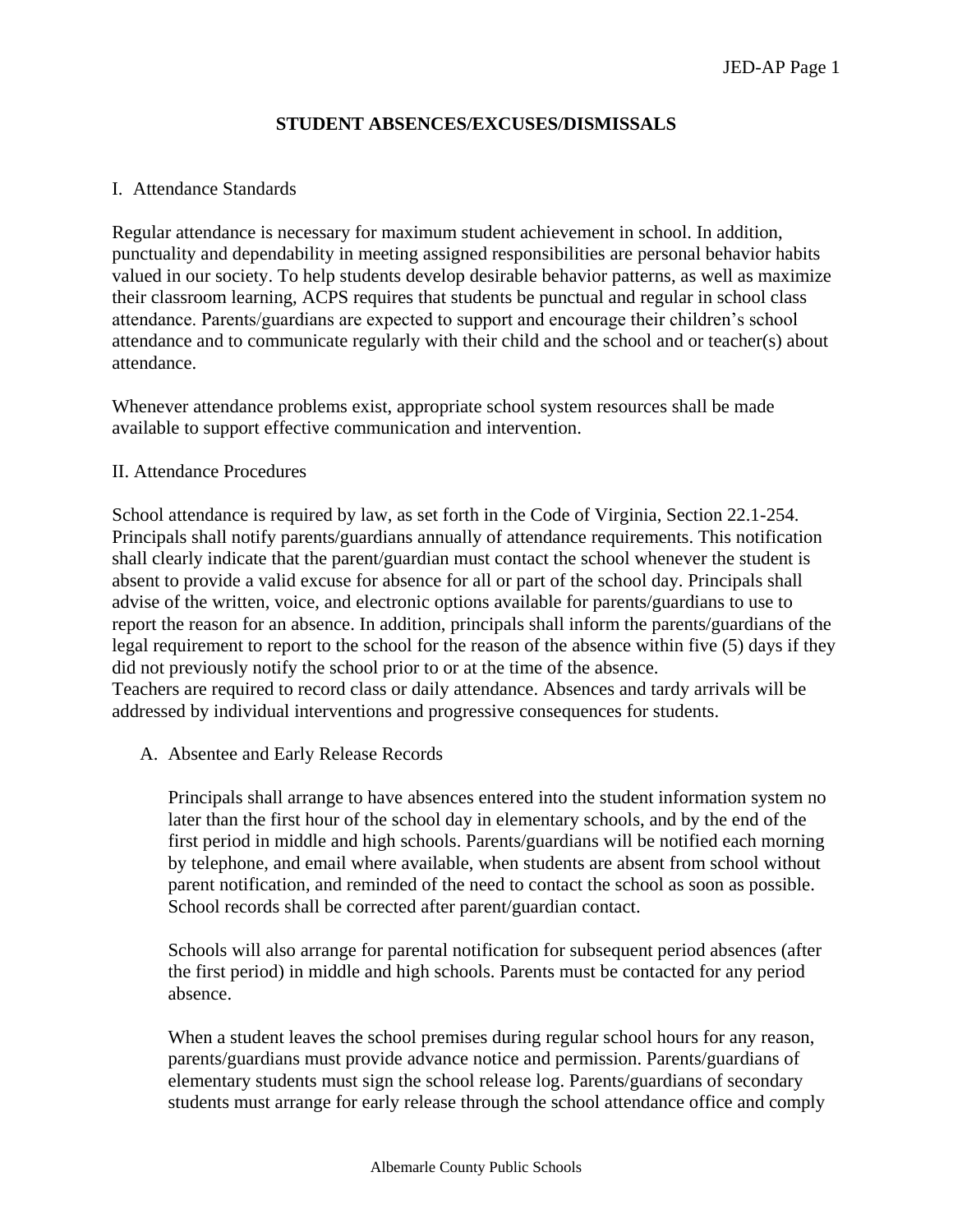with release procedures.

A principal shall not release a student during the school day to any person not authorized to assume responsibility for the student.

Records of early release will be maintained, and individual interventions utilized for recurring incidents, when necessary.

# B. Late Arrivals

Students should report to the main office to be signed in if they arrive to school late. This will minimize the interruption of the educational process; provide a secure, monitored setting for late arrivals; and emphasize to all concerned the importance of punctuality. After a pattern of chronic and/or continued tardiness to school is documented, the administration will schedule a conference with the parents/guardians involved to discuss this problem and potential solutions.

# C. Prearranged Absences

Parents/guardians are encouraged to minimize absences during school hours and to plan family trips and vacations during school holidays.

Due to varied demands on teachers with respect to preparing and assigning make-up work for preapproved absences, teachers shall have discretion to decide the type and amount of such work and schedule for its completion. Teachers shall not be required to provide assignments in advance of the absences, but may do so at their discretion. Parents/guardians and students are encouraged to work with teachers prior to the absence to develop a plan for making up missed work, including expected deadlines. Parents/guardians and students are expected to access assignments and class materials through the Learning Management System to the extent possible.

# D. Mandatory Withdrawal

In order to comply with state recordkeeping requirements, students shall be withdrawn from student membership rolls after fifteen (15) consecutive days of absence regardless of whether their absences are excused or unexcused. Withdrawn students are not excused from mandatory school attendance requirements and are expected to reenroll as soon as possible.

# E. Return to Learn

When students have been absent for an extended time due to pregnancy, concussion, illness, family hardship, or other reasons, school teams shall consider whether a transition plan is needed on their return to school. This plan will outline expectations for completing missed work and the supports needed to foster a positive transition back to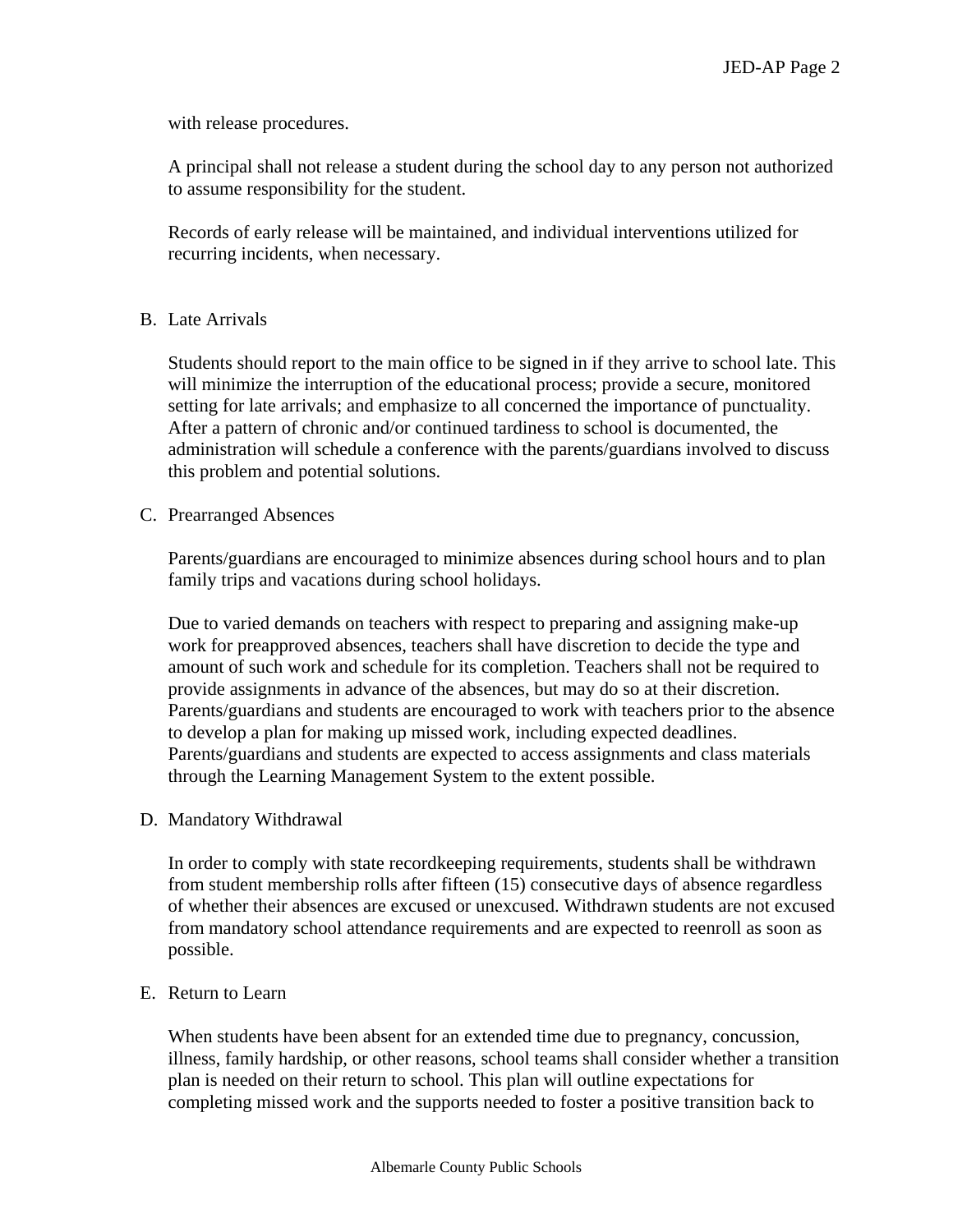full participation in the instructional program.

F. Chronic Absence

Chronic absenteeism, missing more than ten (10%) percent of the school year for any reason, has been associated with lower reading and math achievement in elementary grades, and class failure and drop out at the secondary level. It is measured for all enrolled students, aged five and above.

The middle school principal and the high school principal have the discretion to deny high school credit toward graduation for a course to a student who misses more than ten (10) single class periods during the school year. Any decision to deny credit may be appealed to the principal or principal's designee for restoration under conditions determined by the principal.

At the beginning of the school year the principal shall establish a team to monitor student attendance and identify students who were chronically absent during the past school year and who have missed more than ten (10%) percent of the cumulative days of the current school year.

Throughout the year, this team shall refer the student to appropriate school-based interventions and work with the attendance officer or specialist, or other school staff to engage the student and parents in addressing the concerns contributing to the student's chronic absence.

The school principal shall send a letter to the parent or guardian (see Attachment A) when a student is chronically absent and a follow-up letter should be sent quarterly indicating student progress in this area.

Chronic absences are reported to the Virginia Department of Education and to the Office of Civil Rights.

Adopted: July 1, 1993 Amended: January 26, 1998; November 8, 2012; September 11, 2014; January 27, 2022 Reviewed: November 20, 2003; October 12, 2017; September 18, 2018; October 8,2020 Equity Review: October 8,2020; January 27, 2022